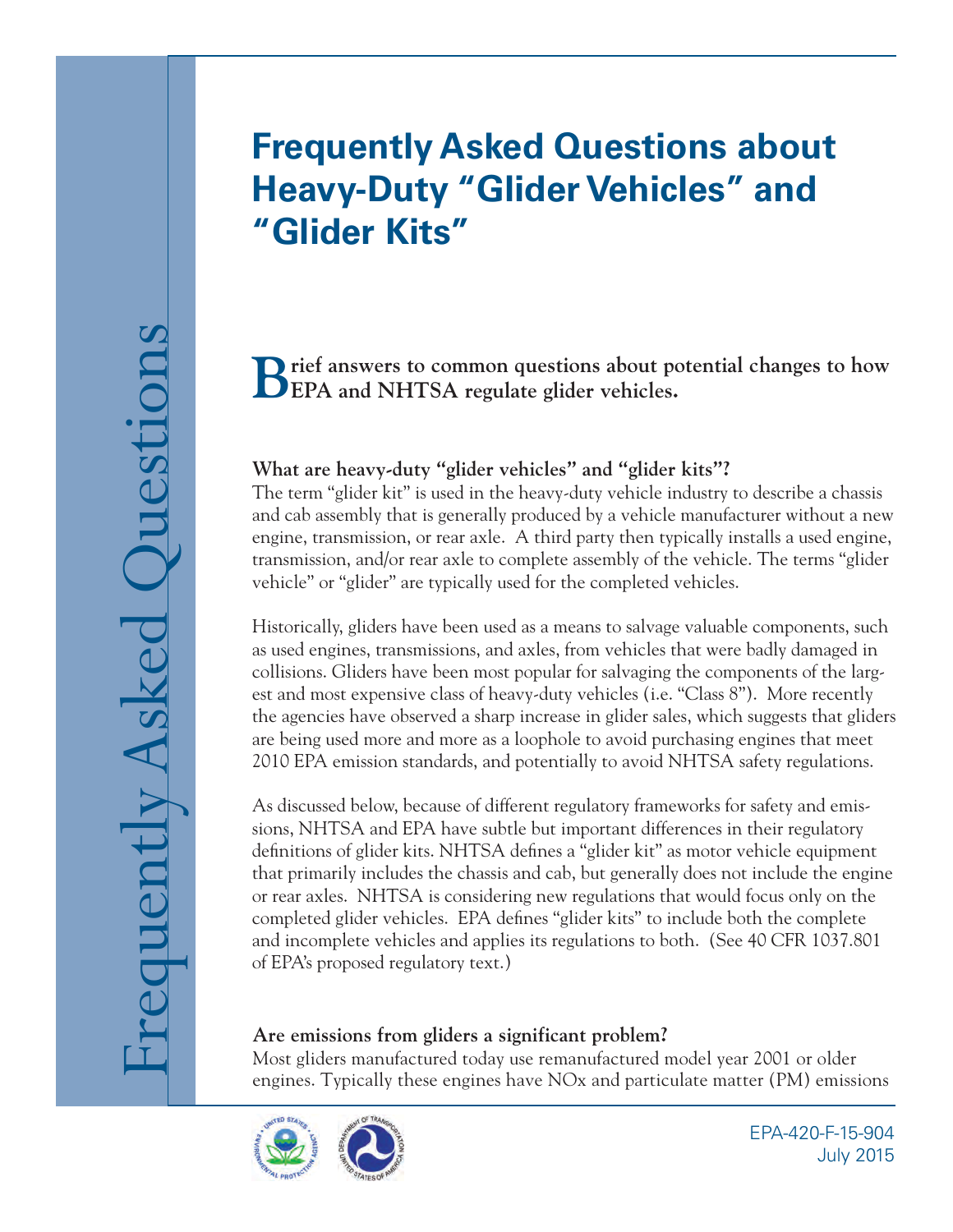**20 to 40 times** higher than today's clean diesel engines. Since 2010 when EPA's current NOx and PM standards for heavy duty engines took effect, glider sales have increased nearly **10-fold**  as compared to the 2004-2006 time frame.<sup>1</sup> EPA believes this increase reflects an attempt to avoid using engines that comply with EPA's 2010 standards, and is an attempt to circumvent the Clean Air Act's purpose to protect human health and the environment.

This increase in glider kit sales is a growing environmental concern. To give a sense of scale, annual glider sales now represent roughly **2%** of the Class 8 vehicles manufactured annually, and yet may account for as much as **one-half** of total NOx and PM emissions from all new Class 8 vehicles. Put another way, at current production rates, the contribution of NOx and PM emissions from gliders alone would nearly **double** the emissions of these pollutants from the entire Class 8 fleet.

The figure below illustrates in a relative sense how the NOx and PM emissions from gliders have increased and how they compare to the rest of Class 8 sales. This figure is based on estimated current and historic glider production rates. The first bar represents the NOx and PM emissions that would result from 500 "pre-emission" gliders, which was a typical annual sales volume before model year 2007. It shows that 500 gliders emitting 40 times the NOx and PM would have the same total NOx and PM emissions as 20,000 fully compliant vehicles. The second bar represents the NOx and PM emissions from 5,000 model year 2014 "pre-emission" gliders. This second bar shows that just 5,000 of these gliders could emit as much NOx and PM as 200,000 fully compliant 2014 Class 8 tractors. For comparison, the third bar shows the NOx and PM emissions of 250,000 fully compliant model year 2014 Class 8 vehicles, which represents the typical annual production of fully compliant new Class 8 vehicles.



Figure 1 Growing Environmental Significance of Gliders

<sup>&</sup>lt;sup>1</sup> Based on the following report that has been placed into the public docket for this rulemaking: "Industry Characterization of Heavy Duty Glider Kits", MacKay & Company, September 30, 2013.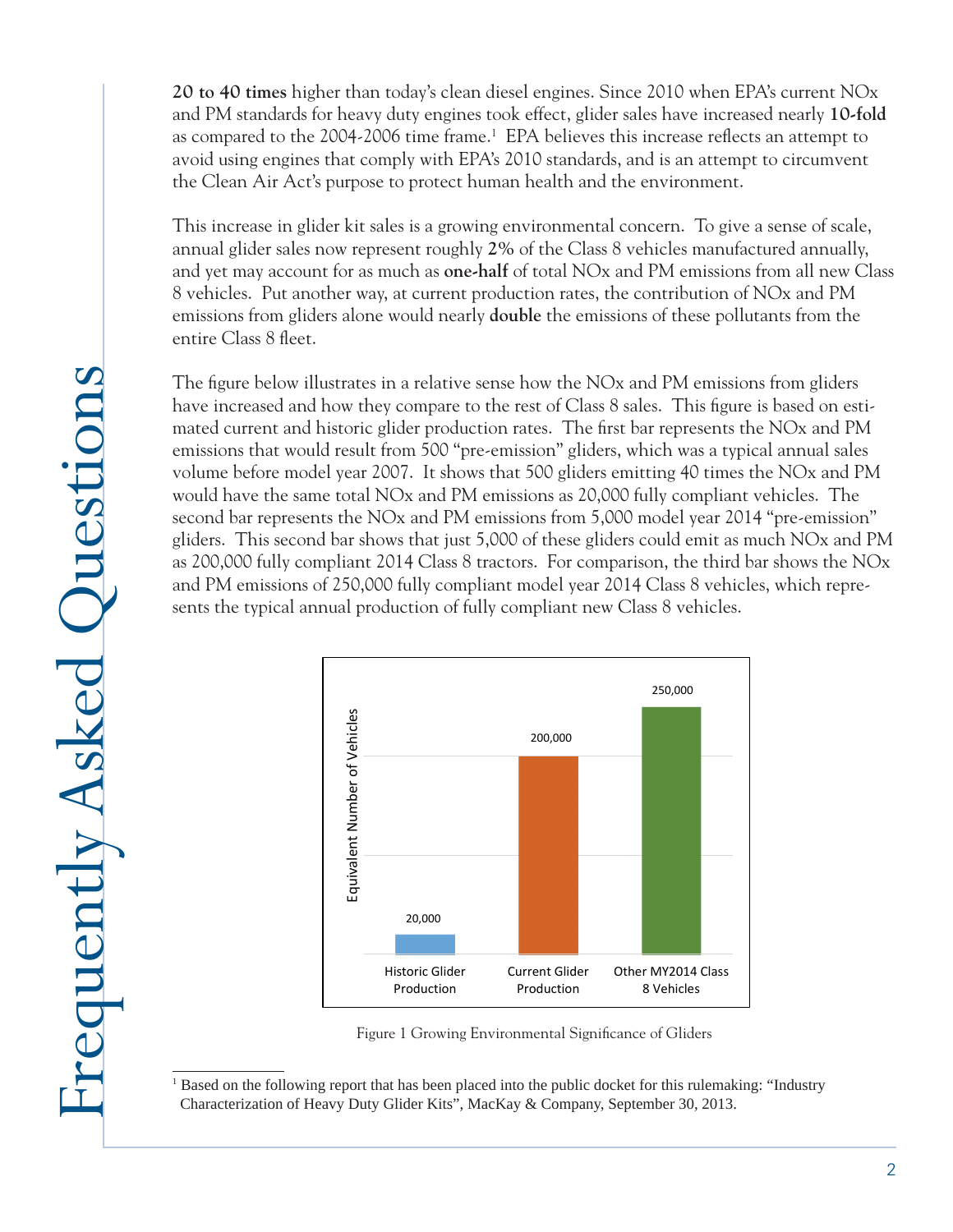## **Does EPA consider glider kits to be new motor vehicles?**

Yes. The Clean Air Act definition of "new motor vehicle" is not based on the condition of the parts assembled to create the vehicle but rather encompasses the entire vehicle. Thus, newly created gliders are "new motor vehicles" under the Clean Air Act, even if they incorporate some previously used components. Under this framework, glider kits are regulated by EPA the same as other incomplete new heavy-duty vehicles.

Some glider manufacturers and customers may attempt to circumvent this definition by retaining the Vehicle Identification Number (VIN) of the donor vehicle from which the used engine was obtained. However, this technicality does not mean that the new glider is actually the old vehicle.

## **When does NHTSA consider glider vehicles to be new motor vehicles?**

 those components are from the same "donor vehicle." While NHTSA considers completed NHTSA also determines whether or not a motor vehicle is "new" based on criteria other than its retention of a pre-existing VIN. NHTSA considers all completed glider vehicles to be new unless they have a transmission, engine, and drive axle that are not new, and at least two of gliders to be motor vehicles, it does not consider glider kits (as it defines the term) to be motor vehicles. Rather, it considers glider kits to be "motor vehicle equipment."

## **Are EPA and NHTSA proposing to ban gliders?**

No, neither EPA nor NHTSA are proposing to ban gliders. EPA is clarifying which existing standards apply already to gliders, and is proposing new emissions requirements for certain gliders. NHTSA is considering setting similar standards for complete glider vehicles, but not for glider kits.

# **What is EPA proposing for gliders in this rulemaking?**

In general, EPA is proposing three things:

- a. Clarifications to the existing HD Phase 1 EPA requirements for gliders.
- b. New requirements for most gliders to have engines installed that meet the same require ments as new emissions-compliant engines.
- c. Exceptions to the proposed new requirements for small businesses.

Each of these general areas is discussed further in related questions below.

**a. What are the existing EPA requirements for gliders, and how are these being clarified?** 

EPA is clarifying that gliders, because they are *"new vehicles*" under the Clean Air Act, are subject to EPA's current HD Phase 1 GHG emission standards for new *vehicles* in 40 CFR part 1037, with some exemptions for small businesses. This means that glider vehicles not produced by small businesses are already required to comply with the HD Phase 1 vehicle standards.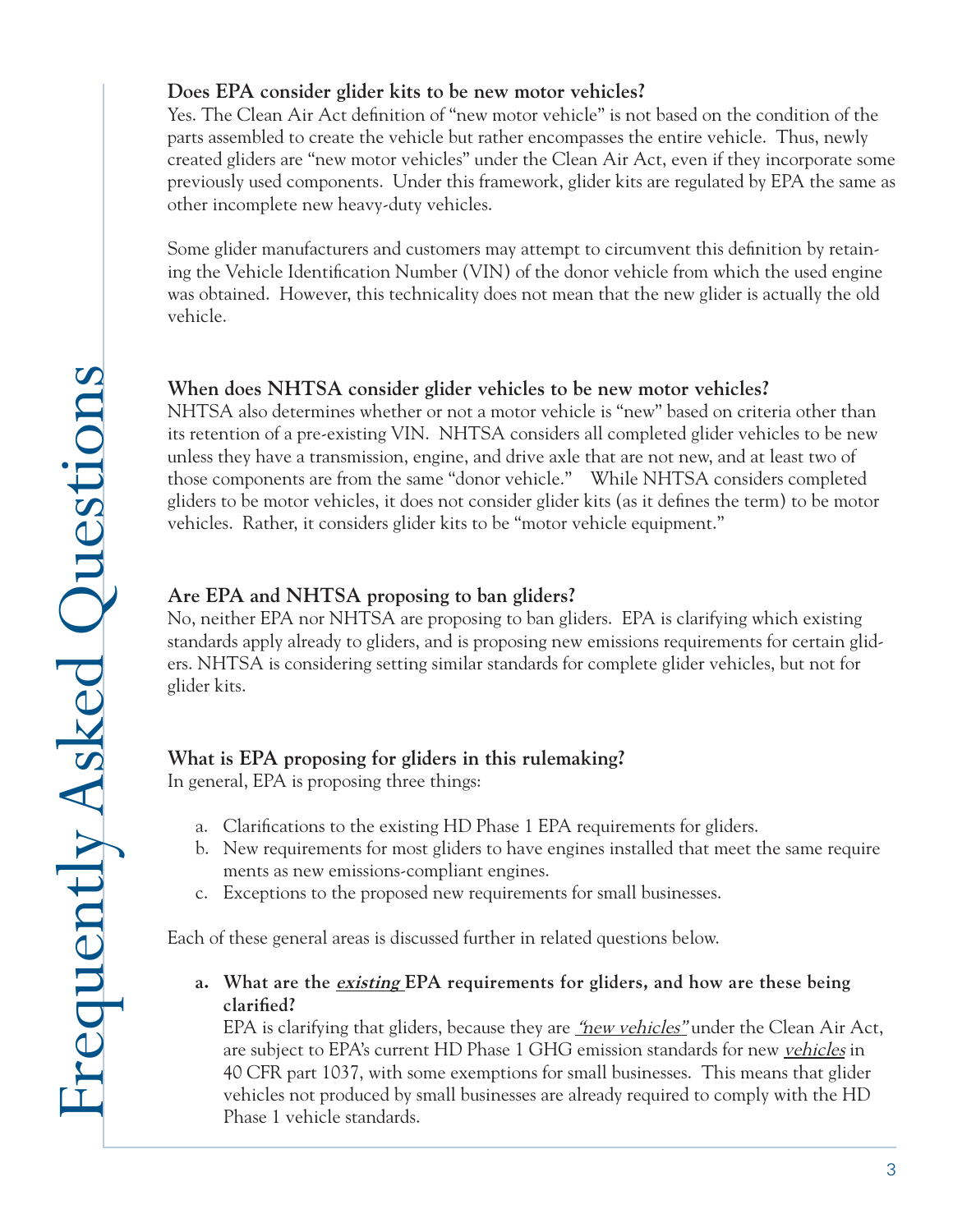The current regulations (which are being revised) have not prohibited the use of older model engines, such as those that have been rebuilt or remanufactured for additional use. However, these engines have always had to comply with emissions standards applicable to their own model year of manufacture. In other words, EPA's regulations have allowed older engines to be installed into new glider kits, as long as they remained in their originally certified configuration.

#### **b. What new EPA requirements are being proposed in the HD Phase 2 Notice of Proposed Rulemaking?**

 require engines installed in new gliders to meet the same requirements as new emissions-EPA is proposing new requirements beginning January 1, 2018 that would generally compliant engines – both for GHGs and for other harmful pollutants such as NOx and PM. For example, if a glider was produced in 2020, it could use any engine that met the standards for model year 2020 engines. This could be an earlier model year engine that was originally subject to the same requirements, such as a model year 2018 engine.

Beginning in model year 2021, Phase 2 standards for heavy duty vehicles would also apply to gliders.

#### **c. What are the exemptions for small businesses that manufacture gliders for model years 2018 and beyond?**

The HD Phase 1 regulations currently include an exemption for small businesses from all of the HD Phase 1 requirements of 40 CFR part 1037. This exemption, which was included in the Phase 1 rulemaking as an interim provision, also covers glider manufacturers. We are proposing to end this blanket exemption on January 1, 2018.

 small businesses that currently install the used engines and other used parts into gliders. Under these special provisions, existing small businesses would be allowed to continue would produce (beyond their existing production rates or beyond 300 per year, as appli- to produce enough gliders to address legitimate purposes (e.g., salvaging engines and other parts from damaged vehicles). However, manufacturers that have significantly ramped In place of the blanket exemption, EPA is proposing limited grandfathering of exising their production up to 300 assembled gliders per year under the same type of exemption that covered them in HD Phase 1. Any additional gliders an existing small business cable) would need to meet the new proposed requirements for both engines and vehicles. These grandfathering provisions for existing small businesses should allow this industry up glider production in recent years to avoid EPA's 2010 NOx and PM engine standards and other requirements, may need to alter their business practices.

## **How did EPA develop this small business exemption?**

Prior to issuing the proposal, EPA convened a formal panel with the Small Business Administration (SBA) and the Office of Management and Budget (OMB) to consider ways to minimize impacts on small businesses. As a central part of this process, EPA invited potentially affected small businesses to serve as Small Entity Representatives (SERs) that would help the panel to identify and address adverse impacts on small businesses. One of the SERs was a small